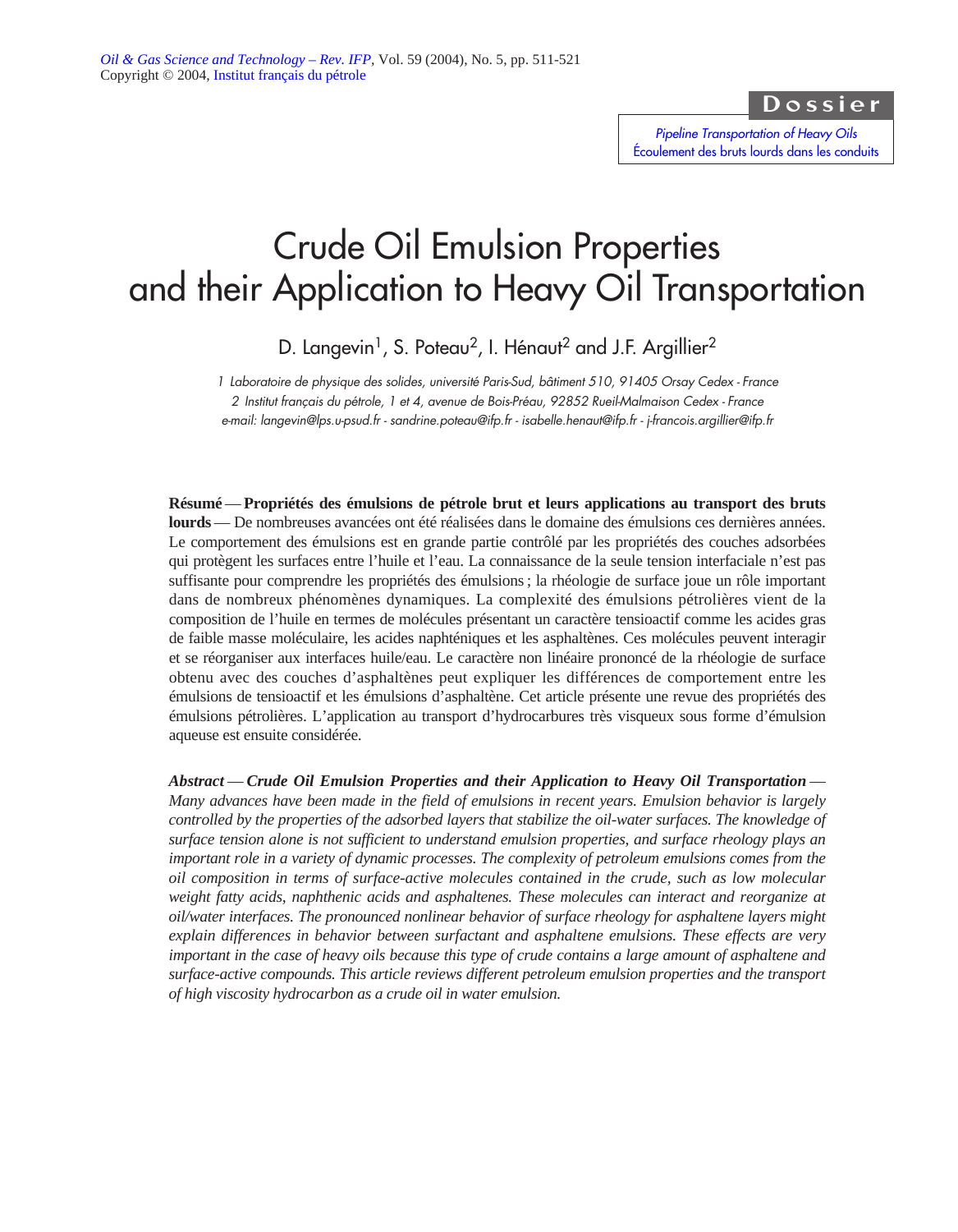# **INTRODUCTION**

Emulsions of crude oil and water can be encountered at many stages during drilling, producing, transporting and processing of crude oils and in many locations such as in hydrocarbon reservoirs, well bores, surface facilities, transportation systems and refineries. A good knowledge of petroleum emulsions is necessary for controlling and improving processes at all stages. Many studies have been carried out in the last 40 years and have led to a better understanding of these complex systems. However there are still many unsolved questions related to the peculiar behavior of these emulsions. The complexity comes mostly from the oil composition, in particular from the surface-active molecules contained in the crude. These molecules cover a large range of chemical structures, molecular weights, and HLB (Hydrophilic-Lypophilic Balance) values; they can interact between themselves and/or reorganize at the water/oil interface. To make the system even more complex these petroleum emulsions may also contain solids and gases.

In this article we will first review some of the main characteristics of crude oil emulsions, in particular adsorbed layer properties of amphiphilic molecules, properties of films between drops, emulsification, emulsion stability. We will then discuss in more detail transportation of heavy oil as aqueous emulsions. As indicated in the first article of this *Oil & Gas Science and Technology* issue, one way to transport highly viscous hydrocarbon is to disperse the heavy crude oil in water as droplets stabilized by surfactants.

Oil-water emulsions are fine dispersions of oil in water (O/W) or of water in oil (W/O), with drop sizes usually in the micron range [1, 2]. In general, emulsions are stabilized by surfactants *(Fig. 1)*.

In some cases multiple emulsions such as water in oil in water (W/O/W) or oil in water in oil (O/W/O) can be found. Emulsions can be stabilized by other species, provided that they adsorb at the oil-water interface and prevent drop growth and phase separation into the original oil and water phases. After adsorption, the surfaces become viscoelastic and the surface layers provide stability to the emulsion.

Crude oils, especially the heavy oils, contain large quantities of asphaltenes (high molecular weight polar components) that act as natural emulsifiers. Other crude oil components are also surface active: resins, fatty acids such as naphthenic acids, porphyrins, wax crystals, etc, but most of the time they cannot alone produce stable emulsions [3]. However, they can associate to asphaltenes and affect emulsion stability. Resins solubilize asphaltenes in oil, and remove them from the interface, therefore lowering emulsion stability. Waxes coadsorb at the interface and enhance the stability. Naphthenic and other naturally occurring fatty acids also do not seem able to stabilize emulsions alone. However, they are probably partly responsible for the important dependence of emulsion stability upon water pH.



Particles such as silica, clay, iron oxides, etc. can be present in crude oils. These particles are naturally hydrophilic, but can become oil-wet (hydrophobic) due to longterm exposure to the crude in the absence of water. A decrease in the size of oil-wet particles results in an increase in W/O emulsion stability. Emulsions with particles and asphaltenes combined can be much more stable than those stabilized by asphaltenes alone, provided that enough asphaltenes are present: all the adsorption sites on the particle surface need to be saturated by asphaltenes. The resin and asphaltene content using heptane SARA (Saturated, Aromatic, Resin, Asphaltene) analysis of various heavy crude oils are given in Table 1.

TABLE 1

Resin and asphaltene content of various heavy crude oils (from [4])

| Crude             | $^{\circ}$ API | Resin<br>$(wt\%)$ | Asphaltene<br>$(wt\%)$ | Asph./Resin |  |
|-------------------|----------------|-------------------|------------------------|-------------|--|
| Canada, Atabasca  | 8.3            | 14.0              | 15.0                   | 1.07        |  |
| Venezuela, Boscan | 10.2           | 29.4              | 17.2                   | 0.58        |  |
| Canada, Cold Lake | 10.2           | 25.0              | 13.0                   | 0.52        |  |
| Mexico, Panucon   | 11.7           | 26.0              | 12.5                   | 0.48        |  |

One Venezuelan oil studied at *IFP* has a high density (9°API, density 1.0). Its composition is given in Table 2.

#### TABLE 2

SARA analysis and the elementary composition of oil from Venezuela. The extraction has been made by using the *ASTM (American Society for Testing and Materials)* 863-69 norm. (from [5])

| $%$ weight) | SARA<br>pentane | SARA<br>heptane | $(% \mathbf{A})$ (% weight)<br>heptane SARA fractions |     |       |          |       |  |
|-------------|-----------------|-----------------|-------------------------------------------------------|-----|-------|----------|-------|--|
|             |                 |                 | C                                                     | Н   | N     | $\Omega$ | S     |  |
| Asphaltenes | 17              | 14.1            | 83.8                                                  | 7.5 | 1.3   | 1.7      | 4.8   |  |
| Resins      | 33              | 37.3            | 82.8                                                  | 8.9 | 1.5   | 2.0      | 4.3   |  |
| Aromatics   | 37              | 37.2            | 84.3                                                  | 10  | < 0.3 | 1.1      | 4.0   |  |
| Saturated   | 12              | 11.4            | 86.6                                                  | 13  | < 0.3 | < 0.2    | < 0.1 |  |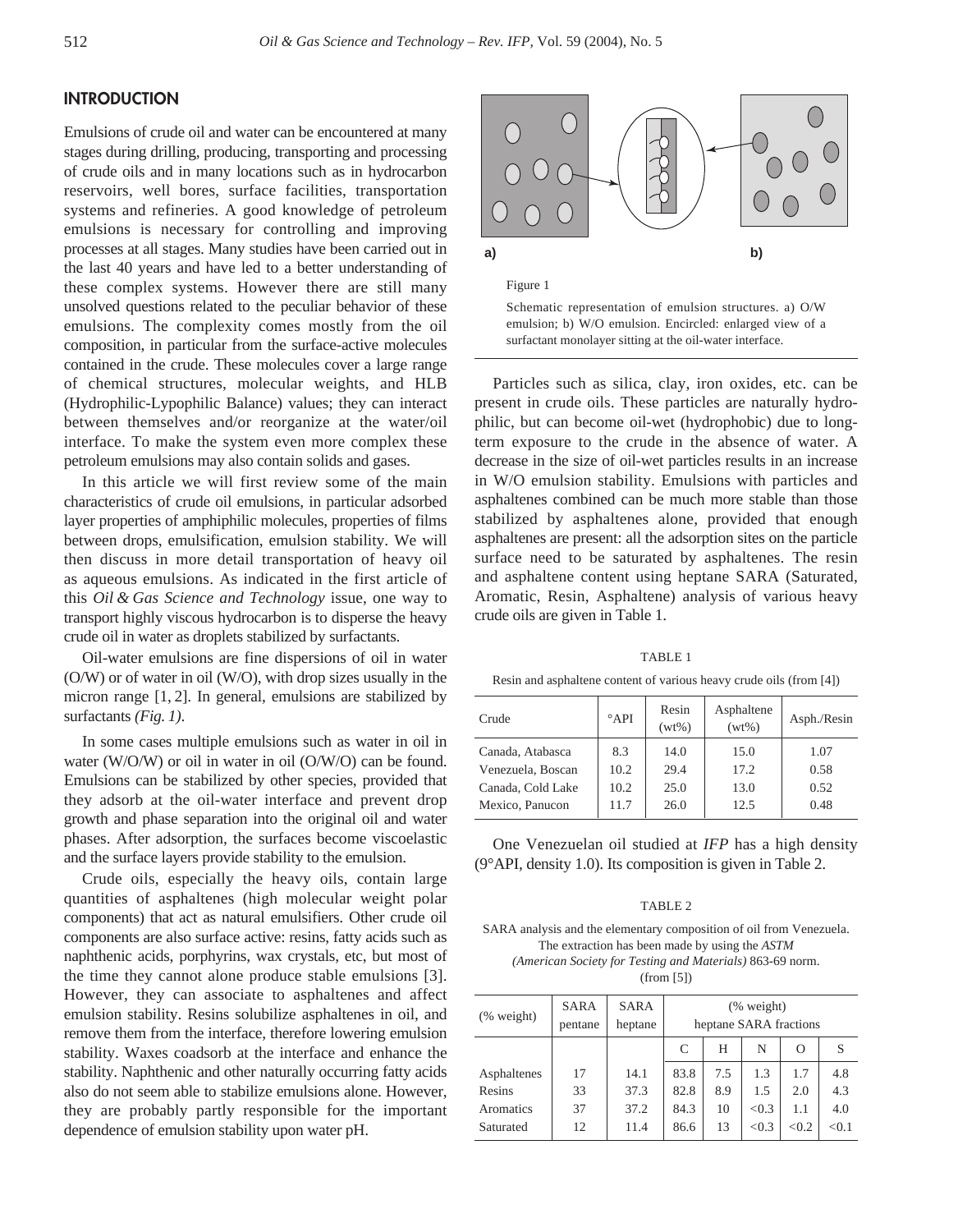

Figure 2

Examples of molecular structure. a) asphaltene (adapted from proposition for 510C residue of Venezuelan crude, *INTEVEP SA Tech. Rept.*, 1992); b) resin (Athabasca tarsand bitumen); c) naphthenic acid.

# **1 ADSORBED LAYERS PROPERTIES**

When a surface active substance is added to water or oil, it spontaneously adsorbs at the surface, and decreases the surface tension  $\gamma$  [6]. In the case of small surfactant molecules, a monolayer is formed, with the polar parts of the surface-active molecules in contact with water, and the hydrophobic parts in contact with oil *(Fig. 1)*.

Surfactant adsorption is generally very fast, but for larger molecules, such as asphaltenes, the adsorption process is longer and adsorption is generally irreversible. In certain circumstances, asphaltenes can adsorb in the form of aggregates, the surface layers become thick, and a solid-like "skin" is formed *(Fig. 3)*.

Asphaltenes are polycyclic molecules that are disc shaped, and have a tendency to form stacked aggregates. They are molecularly dispersed in aromatic solvents such as toluene, and precipitate in alkanes: their precipitation limit is around 60% heptane (Venezuelan oil) in mixtures of heptane and toluene. The corresponding emulsions have a stability which is maximum just before precipitation, because there is a maximum amount of adsorbed asphaltenes [8, 9]. Above the precipitation boundary, the asphaltenes precipitate and fewer asphaltenes are available to cover the interface. Asphaltenes contain also polar groups (ester, ether, carbonyl) and acidic and basic groups (carboxylic and pyridine functional groups) that can be ionised in a certain range of pH. The stability of emulsions formed with our Venezuelan asphaltene solutions in toluene is minimum at pH 8 [10]. Similar results were



**a)**

#### Figure 3a

Oil drops containing asphaltenes held by a capillary tube (bottom, by which liquid can be injected or sucked off) immersed in water; the irregular shapes are due to the presence of "skins" at the oil/water interface; left: expanded drop, right: shrunken drop. From [5].





**b)**

Figure 3b

Water drops surrounded by 0.1% Athabasca bitumen in heptol, held by a micropipette. Left: shrinked drop, right: normal drop. From [7].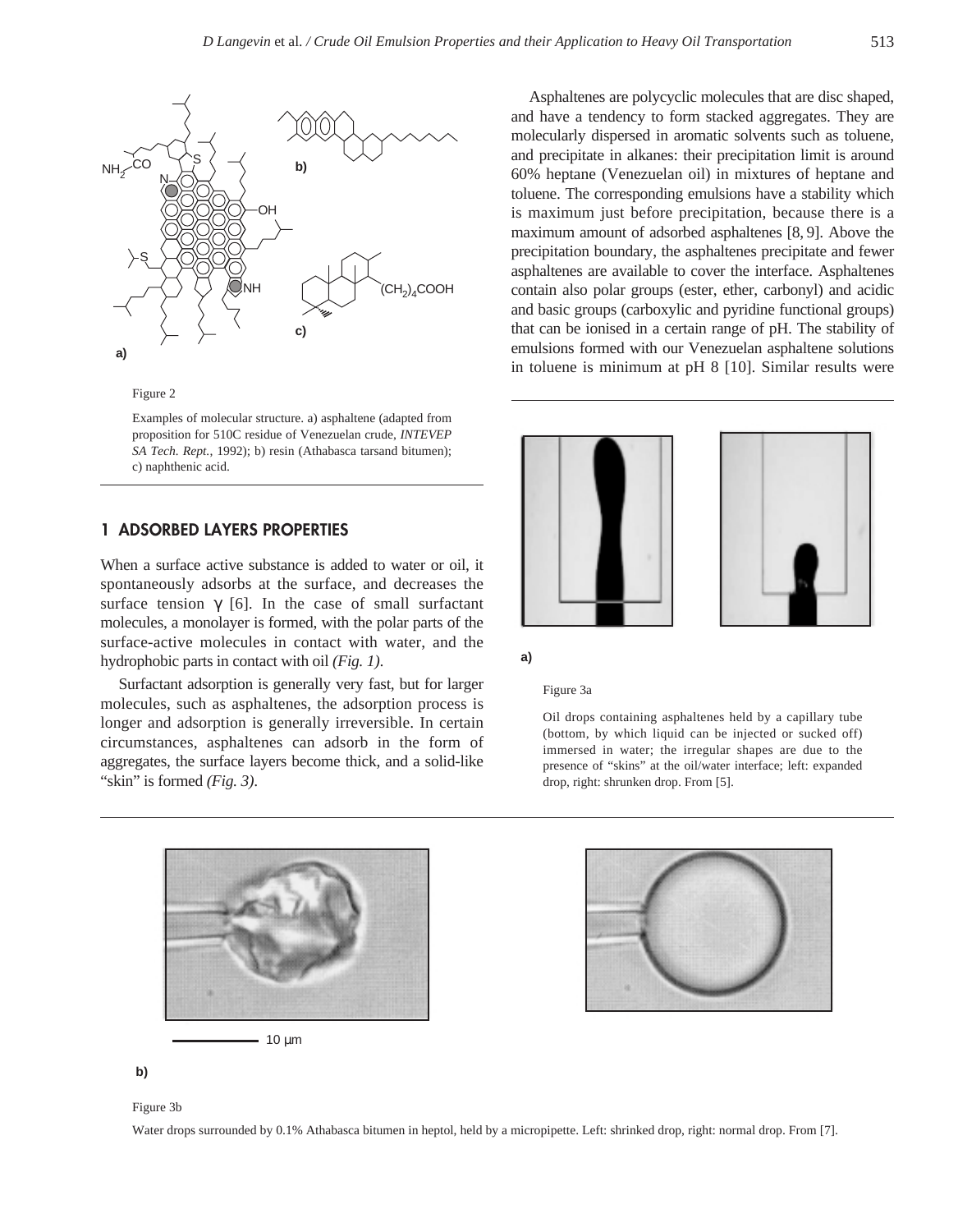found with emulsions made with another Venezuelan crude oil (13.2°API) diluted with toluene (50:50) [11]. This is accompanied by a maximum of the interfacial tension, suggesting that at the intermediate pH, the asphaltenes are less surface active. Note that it was observed that the "skins" were no longer present above pH 8. Resin films are on the contrary stronger at basic pH, suggesting that they have a weakly acidic nature. The pH sensitivity is probably also affected by the naphthenic acids, but little information can be found in the literature.

Resins lead generally to less stable emulsions. However, if asphaltenes are partly precipitated, the addition of resins can resolubilize them and produce an increase in stability, but if the resin concentration is too high, the stability is not improved [12].

Emulsions stabilized with particles are called "pickering emulsions" [13]. It is generally considered that since the size of stable emulsion drops is generally  $10 \mu m$  or less, the particles contributing to emulsion stabilization should not be more than 1 µm in size. Many authors showed an increase in emulsion stability with a decrease in particle size. Adsorption of solid particles is also irreversible if the contact angle is close to 90° *(Fig. 4)*. At particle concentrations above those required for monolayer coverage, coalescence rates decrease significantly. Particles also can form multilayers, and this is considered as a guarantee of good emulsion stability.

Hydrophilic particles stabilize O/W emulsions if they are small and their surfaces are not modified, but they stabilize W/O emulsions if dried and added to an asphaltenecontaining oleic phase [14]. Montmorillonite, kaolin and  $Fe<sub>2</sub>O<sub>2</sub>$  do stabilize W/O emulsions when predried. Montmorillonite stabilizes emulsions more effectively than kaolin because it can swell, increasing its interaction with asphaltenes by exposing interlamellar adsorption sites.  $Ca(OH)$ <sub>2</sub> particles stabilize W/O emulsions even when not predried.  $Ca(OH)$ <sub>2</sub> is basic and can interact with the asphaltenes acidic groups. Comparisons between crude and model oil emulsion systems indicate that resin and asphaltene fractions are responsible for the effectiveness of solid particles in crude oil emulsion stabilization. The extent of asphaltene aggregation is the dominant factor for controlling solid stabilization effectiveness: asphaltenes are most effective at modifying particle surfaces and stabilizing emulsions close to their precipitation limit.

The case of silica particles has been extensively studied, in view of the problem of separation of sand and bitumen in Canada. It has been shown that sand can be detached from bitumen if the pH of the water used in the extraction process is above 8. The interactions between a bitumen model surface and a silica sphere have been directly measured by AFM (Atomic Force Microscopy) [15]. The adhesion energy decreases when temperature and pH increase, and becomes very small at a pH above 8. The long range repulsive force increases with increasing temperature and pH. The pH should not be increased too much, because the repulsive force decreases significantly with the amount of added ions. In particular, divalent ions such as calcium produce a very important increase in adhesion, and should be avoided whenever possible. The industrial scale bitumen extraction operates at a pH around 8.5 as a compromise. This result is in line with the minimum of the stability of W/O emulsions containing only asphaltenes at around pH 8.

In stable emulsions, where the adsorbed surface layers are dense and both elastic and viscous, the interfacial tension does not play a major role. The "surface rheology" is especially important. Indeed, very rigid but brittle surface layers can rupture. Figure 5 shows that this happens for particle layers.



#### Figure 4

Upper: position of a small spherical particle at a planar interface for a contact angle q (measured through the aqueous phase) less than 90° (left), equal to 90° (center) and greater than 90° (right). Lower: corresponding position of the particles at an emulsion drop surface. For  $q < 90^\circ$ , O/W emulsions may form (left), for  $q > 90^\circ$ , W/O emulsions may form (right).





Microscopy images of the surface of a spread monolayer of ferrofluid particles after expansion. From [16].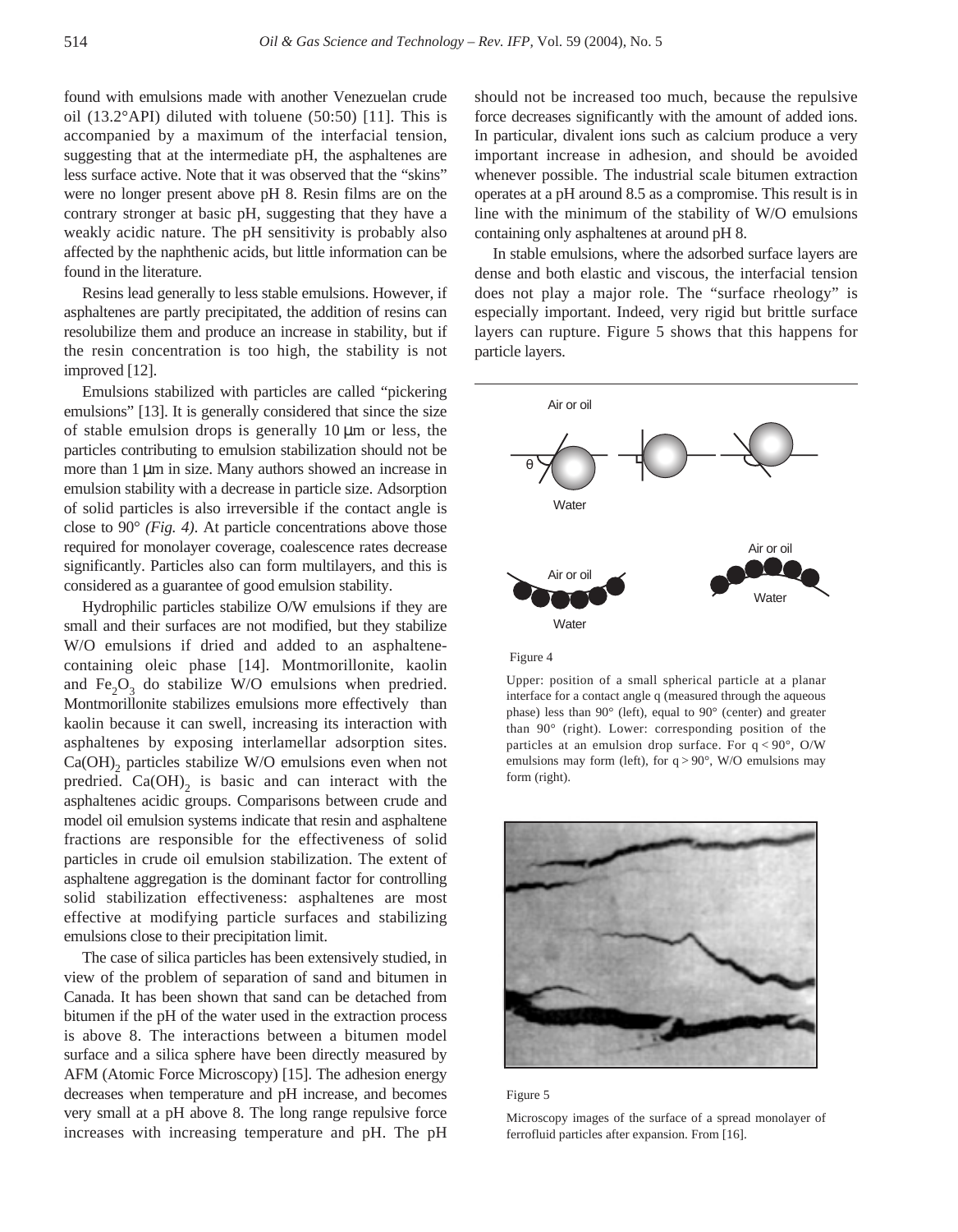Asphaltene layers appear more viscoelastic, although little is known about their response to large shear or compression.

## **2 PROPERTIES OF FILMS BETWEEN DROPS**

Transient films can be formed during collisions between drops. If repulsive forces between the drops are not too strong and if adhesion energies large enough, adhesion can be promoted *(Fig. 6)*. This is the phenomenon called "flocculation".

If the film ruptures, the drops fuse, this is the "coalescence" process. Emulsion stability is therefore closely related to surface forces and film stability.



Figure 6

Adhesion between two emulsion droplets. From [2].





Heptane diluted bitumen films. Over time (after 2 h), the number of asphaltene aggregates increases until any newly formed film becomes completely clogged preventing it from draining. From [17].

Film thinning and rupture can occur in many different ways. In the case of crude oil emulsions, and when asphaltenes form "skins" at the oil-water interface, thinning of emulsion films is very complex: films are thick and irregular, large aggregates are trapped in the film and stop the thinning process *(Fig. 7)*.

This could explain why emulsions are very stable when large amounts of asphaltenes are present at the drop surface.

Particles can also contribute to stability when large enough amounts of asphaltenes are adsorbed at their surface: the sticky character of the adsorbed layer is reinforced, the thickness is larger, and the layer is more difficult to break [18]. When the particles are more soluble in either oil or water, they will not adsorb at the surface of the drops. If they remain in the continuous phase, they will not enter the films, and act as film stabilizers. If they are more soluble in the disperse phase (contact angle larger than 90°), they can either spread at the film surface (if they are liquid) or bridge the two surfaces of the film *(Fig. 8)*. These two scenarios are classical in antifoam action and lead to a quick rupture of the films [19].



Figure 8

Schematic representation of two mechanisms for demulsification by a liquid drop. Above: film thinning due to drop spreading, below: film rupture due to bridging and dewetting.

# **3 EMULSIFICATION**

About 100 years ago, Bancroft proposed that when oil, water and surfactant are mixed, the continuous phase of the emulsion that forms is the phase where the surfactant is more soluble.

When particles are used to stabilize emulsions, the Bancroft rule translates into a condition for the contact angle θ between the particle and the oil-water interface. If θ > 90°, the emulsion formed is W/O, if  $\theta < 90^{\circ}$ , O/W; the contact angle should not be too far from 90°, otherwise the energy required to remove particles from the interface is small, and the emulsions are not very stable [11]. For particles with  $\theta \sim 90^{\circ}$ , both O/W and W/O emulsions can be made stable for long periods. Inversion occurs without hysteresis, by increasing or decreasing water volume fraction. This is in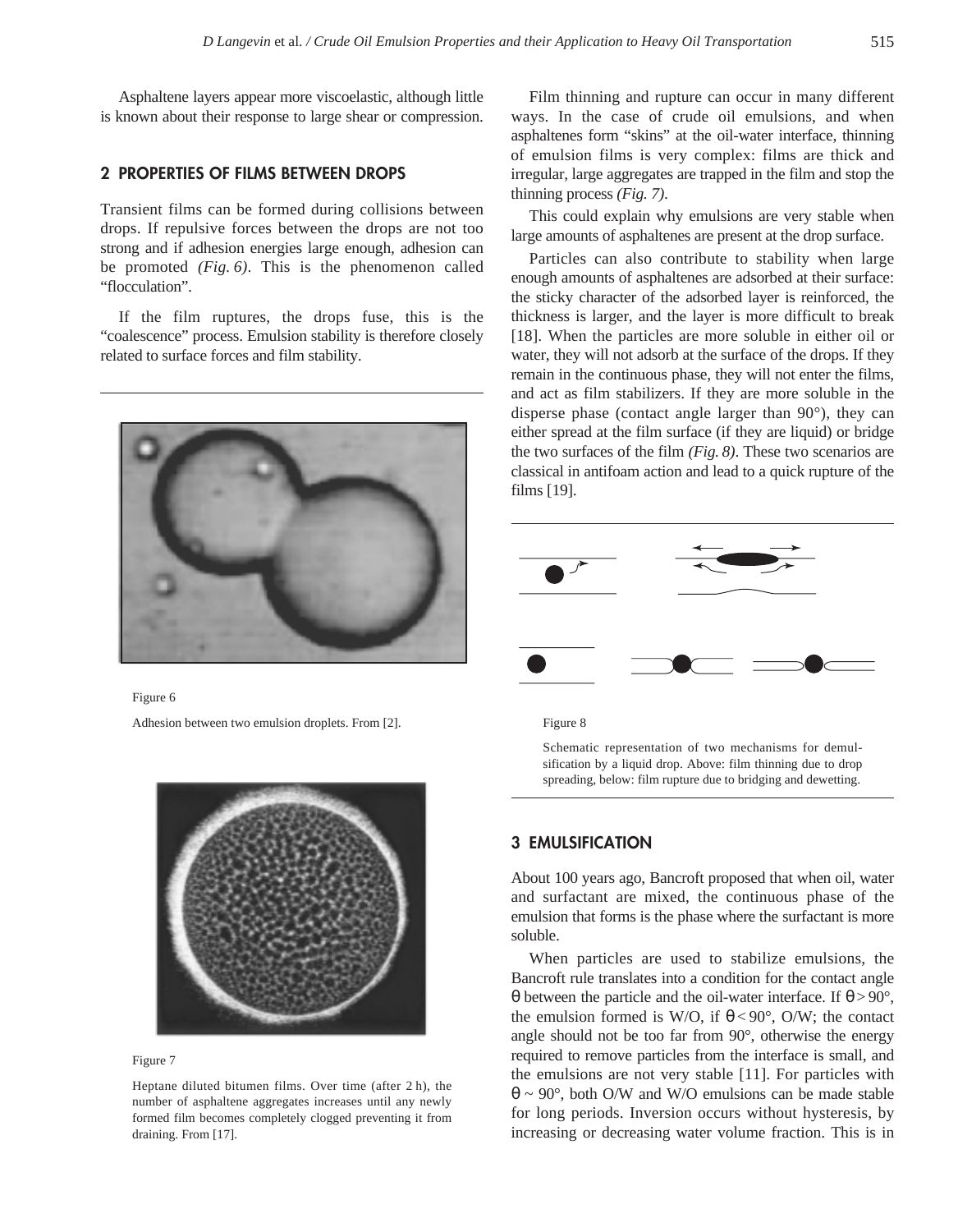contrast to surfactant systems, where emulsions either do not invert (and form gel emulsions instead) or invert with a considerable hysteresis (as much as 0.3 in volume fraction). In addition, pickering emulsions are most stable near inversion, unlike surfactant emulsions, which become notoriously unstable. The reason for these features is still unclear.

There is a large variety of emulsification methods: simple shaking, mixing with rotor-stator systems, liquid injection through porous membranes, or high pressure devices (homogenizers, liquid jets), etc. [20]. When the emulsion is formed, the interfaces are stretched rapidly and ruptured in different flow conditions according to the method used: laminar with low shear mixers, extensional with jets and porous membranes, turbulent with mixers having toothed rotors and high pressure homogenizers.

In laminar flow conditions, the stress exerted on a drop by the flow is  $\eta G$ , where  $\eta'$  is the continuous phase viscosity and *G* is the velocity gradient; this stress is counteracted by the Laplace pressure  $2\gamma/R$ , where *R* is the drop radius. The ratio of the two stresses is (half) the "capillary" number:

$$
Ca = \eta \, GR/\gamma \tag{1}
$$

If *Ca* is larger than a critical value  $Ca_{cr}$ , the drop splits into two smaller drops (Taylor problem).  $Ca_{cr}$  depends on the type of flow and on the viscosity ratio  $λ = η<sub>i</sub>/η, η<sub>i</sub>$  being the dispersed phase viscosity. The variation with  $\lambda$  predicted for  $Ca_{cr}$  is shown on Figure 9 in the case of laminar flow.



Figure 9

Critical capillary number (solid line) for drop rupture in a shear flow as a function of the viscosity ratio.

When surfactant is present,  $Ca_{cr}$  is somewhat larger. The difference is attributed to the supplementary energy needed to counteract surface tension gradients. Figure 9 shows that there is a divergence of  $Ca_{cr}$  if  $\eta/\eta > 4$ . The main reason for this is that the droplet cannot deform as fast as dictated by the

shear flow; after deforming to some extent, it starts rotating at a frequency *G*/2. In elongational flow, no rotation is induced, and even viscous drops can be deformed and broken up. In the range of viscosity ratio of Figure 9, in the case of plane-hyperbolic flow,  $Ca_{cr} \sim 0.3$  and is almost constant. It is therefore easier to emulsify viscous liquids by using elongational flows.

When crude oil emulsions are formed, the skins have not had time to form, and the above results should apply. It can be seen in particular that in view of the large crude viscosity, W/O emulsions will preferentially be formed under applied shear.

If membranes are used, the flow is elongational and very effective: small drop sizes are obtained at much lower energy density than with other devices. The emulsion that forms is that for which the dispersed phase wets the membrane material *(Fig. 10)*.



Figure 10

Schematic representation of the membrane emulsification process; left: rapidly adsorbing emulsifier; right: slowly adsorbing emulsifier. Adapted from [21].

This could occur when filtering the sand particles if oil and water are phase separated. The emulsion drop size is of the order of the pore size or larger.

Turbulent flows occur in mixers with toothed rotor-stator systems, toothed discs dispersing machines and highpressure homogenizers. The maximum droplet radius in the case of stirrers (Ultra Turrax®) and ultrasonic transducers is:  $R \sim \varepsilon^{-2/5} \gamma^{3/5}$ , where  $\varepsilon$  is the power density (amount of energy dissipated per unit time and unit volume). In the case of homogenizers, the power density depends on the pressure and when accounting for this dependence, one finds  $R \sim \varepsilon^{-3/5}$ . Both relations are verified experimentally. For the same energy density, the size *R* decreases by several orders of magnitude between stirrers, ultrasonic transducers and homogenizers, simply because the speed at which energy is dissipated increases considerably (the volume of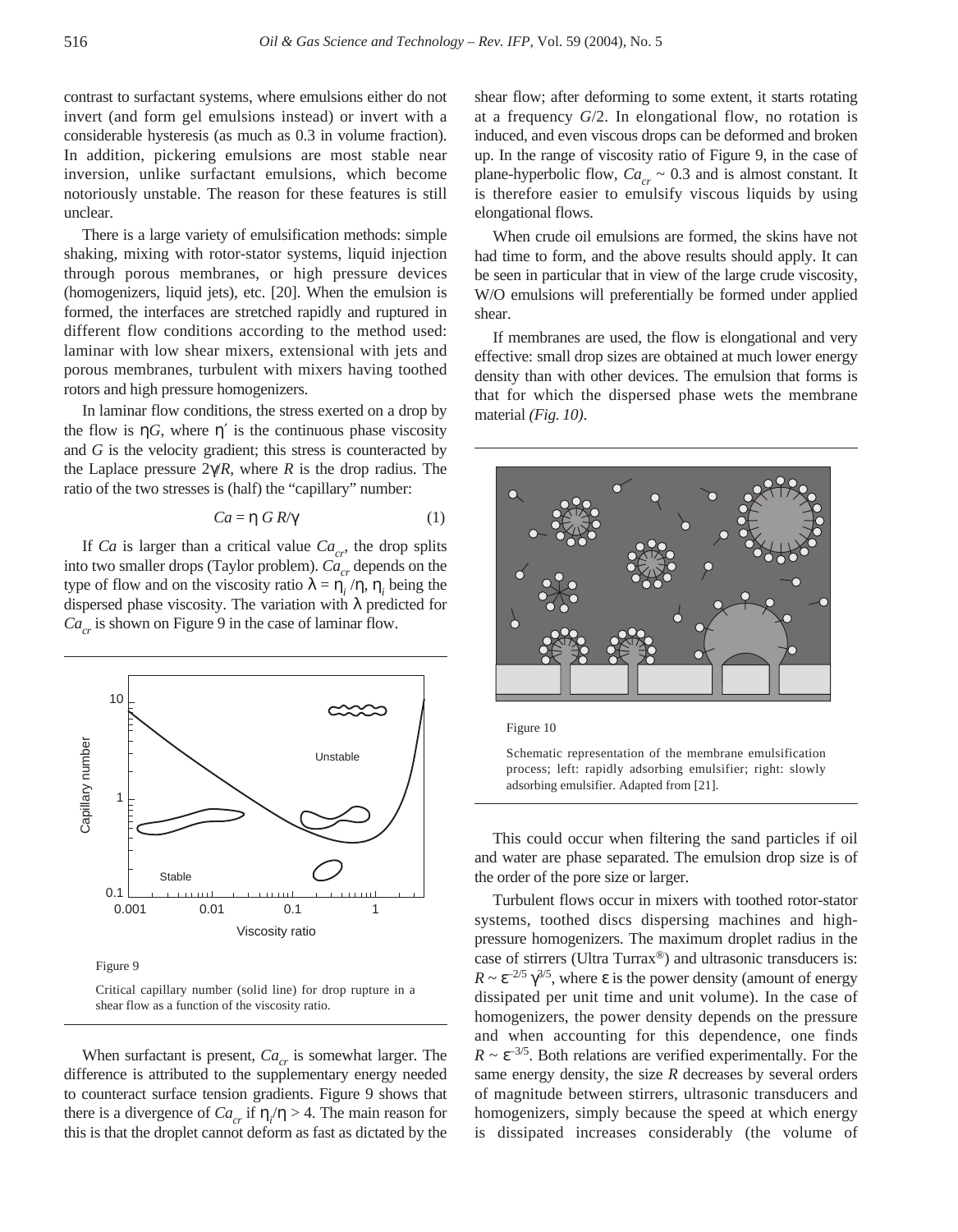the dispersing zones and the corresponding residence time decrease).

Drops leaving the dispersing zone are not fully covered if a slowly adsorbing emulsifier is used. Part of the drops therefore coalesces in the regions following this zone and the emulsion may break during production. The residence time in the dispersing zone is therefore a very important parameter.

For a given supplied energy, the drop size decreases in the order: rotor-stator (laminar) > rotor-stator (turbulent) > high pressure homogenizer > membrane.

## **4 EMULSION STABILITY**

In the following, we will recall briefly the different mechanisms leading to emulsion destabilization.

# **4.1 Ostwald Ripening**

Ostwald ripening is the drop growth process occurring when the dispersed phase has a finite solubility into the continuous phase and can migrate between drops of different sizes. Lifshitz and Slyozov predicted the corresponding time variation of drop radius:

$$
R(t) = \left(\frac{8\,\gamma\,D\,c_{eq}\,v_m^2}{9\,kT}\right)^{1/3}t^{1/3} \tag{2}
$$

where  $c_{eq}$  is the equilibrium concentration of the molecules of the dispersed phase in the continuous one, *D* their diffusion coefficient there,  $v_m$  their molecular volume. The growth is faster at large drop volume fractions making exchanges between drops easier. In the case of heavy crude oils, the solubilities of oil in water or of water in oil are low, and this process is likely to be very slow. No studies have been reported to our knowledge so far.

#### **4.2 Sedimentation or Creaming**

Emulsions with small drops  $(R < 1 \mu m)$  are insensitive to sedimentation or creaming, Brownian motion dominating the effect of gravity; but when drop sizes are larger than a few microns, they sediment or rise ("cream"). For dilute dispersions, the sedimentation velocity of a drop of radius *R* and density  $\rho$ , in a fluid of density  $\rho$  and viscosity  $\eta$  is (if  $ρ<sub>i</sub> > ρ$ ):

$$
V = \frac{2R^2 (\rho_i - \rho) g}{9\eta} \tag{3}
$$

where *g* is the acceleration of gravity. If  $\rho > \rho_i$ , the drop rises, and the velocity is given by the same expression, provided the sign of the density difference is changed. The drop volume fraction φ increases with time, either in the bottom or at the top of the emulsion sample, where drops concentrate locally. When  $\phi \sim 60\%$  in this region, drops are no longer spherical, they distort into polyhedra, the flattened regions between them being liquid films as in foams (these are the so called "cream emulsions") *(Fig. 11)*.





The drop volume fraction continues to increase, although much more slowly than predicted by Equation (3). The liquid then flows through the interstitial spaces between drops. With time, the films separating the drops thin and eventually break. This process is accelerated when flocculation occurs, simply because flocs have larger sizes.

# **4.3 Coalescence (Spontaneous)**

The efficiency of the emulsification is closely related to the adsorption kinetics of surface-active molecules. For surfactant concentrations of the order of one weight %, the adsorption times are much shorter than the characteristic times for emulsification, and surfactant adsorption kinetics do not therefore influence emulsification. In the presence of asphaltenes, one would expect that the emulsions will be much more stable when the skins are present. However, this type of film was observed after equilibration times much longer than the times of emulsion formation. Indeed aged crude oil emulsions were found more difficult to demulsify. In our opinion, spontaneous coalescence can only occur before the formation of skins, and in any case, when small amounts of asphaltenes are adsorbed.

## **4.4 Coalescence Under Stress**

Emulsions in which drops are covered by dense adsorbed layers do not coalesce spontaneously. Coalescence can be however produced by applying either compression or shear. In the first case, osmotic compression or centrifugation can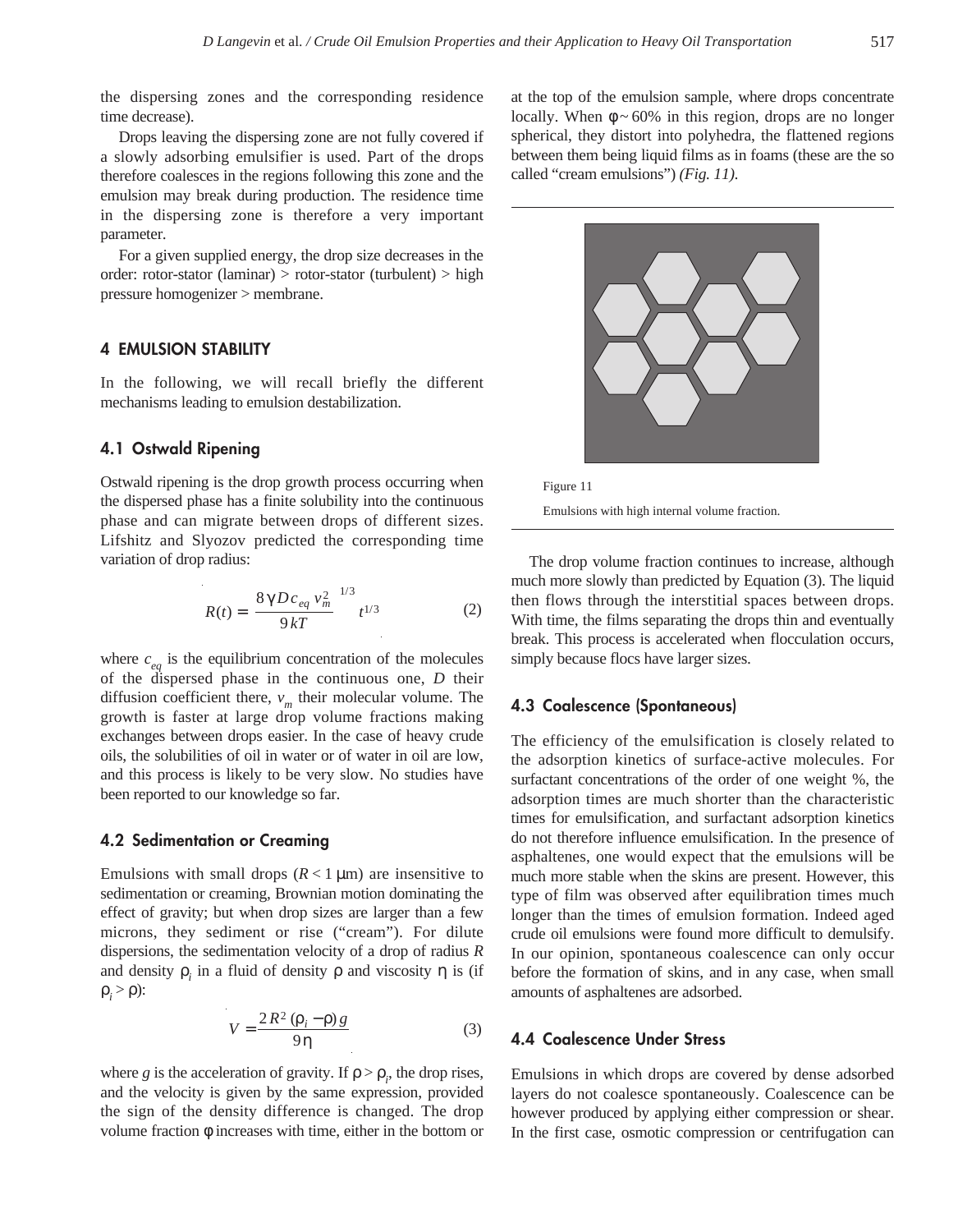be used. Theory predicts that coalescence rate increases with increasing drop size, as observed experimentally. Surfactant emulsions undergoing coalescence then become very polydisperse [2]. Pickering emulsions are again unusual in this respect: Leal-Calderon and coworkers showed that coalescence stops when the drop coverage corresponds to full coverage, and that the drop size distribution is quite narrow. This is because, adsorption being irreversible, drop coverage increases during the growth process, and the coalescence rate decreases with drop size (even millimeter-sized drops are very stable against coalescence) [22].

Surfactant stabilized emulsions are generally stable against shear, even when the drop volume fraction is large. Concentrated protein emulsions are stable upon compression, but can collapse under the application of small shears, ultimately because of the fracture of the surface layers [23]. It is often stated and observed that protein-surfactant mixtures give more stable emulsions than proteins alone. Surfactants make the rigid protein layer more flexible and mobile, and the idea is that the layer is then better able to respond to applied stresses without rupturing. These ideas can probably be extended to crude oil emulsions.

# **5 APPLICATION TO HEAVY OIL TRANSPORTATION**

When mixing water and crude oil, a water in oil emulsion most often is created because the surface active amphiphilic molecules in the crude are mostly oil soluble due to their low polarity (depending on pH for fatty acids) and molecular weight [24]. As the viscosity of an emulsion is always larger than the viscosity of the continuous phase, it is obvious that for transporting highly viscous heavy oil it is necessary to make an emulsion with water as the continuous phase [25- 27]. To make such an aqueous emulsion one has to fight the natural tendency to form a water in oil emulsion. There are basically two ways for making a heavy oil in water emulsion [28]: the first one is to add a high HLB (hydrophilic/ lipophilic balance) natural or synthetic surfactant. In general nonionic emulsifiers are a good choice because they are not affected by the salinity of the produced water, they are relatively cheap, and they do not produce any undesirable organic residue that can affect the oil properties [29-31]. The second way is to "activate" the natural surfactants which are part of heavy crude oil composition: one can make these surfactants more hydrophilic by ionizing the acid functional groups carried by the fatty acids and asphaltenes (from low molecular weight species to carboxylic functions carried by asphaltenes) with a strong base like soda. Addition of strong bases is a well know process in enhanced oil recovery by decreasing interfacial tension to very low values [32-38]. The presence of natural saponifiable acids in some crudes may eliminate the need for expensive commercial surfactants. Emulsions suitable for pipeline transport, containing as much as 75% crude, have been made with some crudes mixed with alcaline water.

As shown in Figure 12, viscosity reduction can be very important, more than 2 orders of magnitude [39, 40]. For obvious economical reasons oil operators seek to transport as much oil as possible and as little water as possible. To keep the viscosity of aqueous heavy oil emulsion below the required value of specification of pipelines transport (typically around 400 cP at ambient temperature), a maximum of 70 to 75% in volume of dispersed bitumen phase is acceptable. Above 70%, the viscosity becomes too high [39-42].



Viscosity of oil/water emulsions at different shear rates.

Formation of oil-in-water emulsions to reduce the viscosity of heavy crude oils and bitumens has been under investigation to provide an alternative to the use of diluents or heat to reduce viscosity in pipelines [41-48]. Moreover, emulsion viscosity is far less sensitive to temperature than that of heavy oil [39, 40]. Simon *et al.* [49] have also shown that restarting a pipeline after an emergency shutdown and reemulsification of oil does not pose major problems.

The major application of heavy oil aqueous emulsion is the ORIMULSION® process developed by *PDV (Petroléos de Venezuela)* in the eighties. ORIMULSION® is an aqueous bitumen emulsion, made of 30% water and 70% natural extra heavy oil, which is directly used as a feedstock for power generation in thermoelectrical plants. Feasibility of this technology has been clearly demonstrated by the large-scale development of the commercial product. A good review of this process can be found in [50].

Besides ORIMULSION®, the technical viability of pipeline transportation of heavy crude oil as oil-in-water emulsions that contain high fractions of oil has been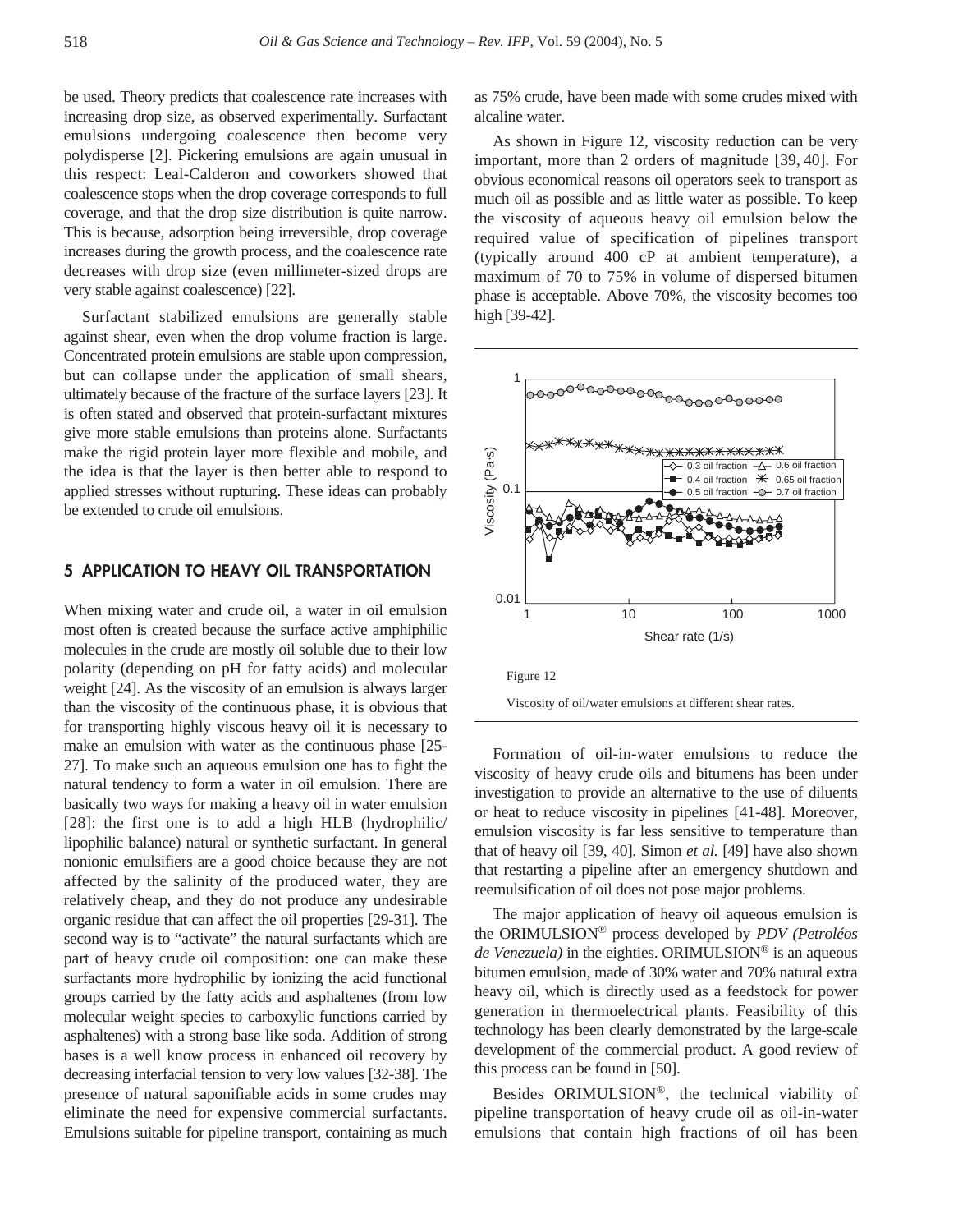demonstrated in an Indonesian pipeline in 1963 and in a 13 mile long, 8-in. diameter pipeline in California [43].

As we have seen in the previous parts, stability of the emulsion depends on many parameters. Let us just cite some of the main ones: oil composition in terms of surface active molecules [25, 28], salinity and pH of the water [33, 43], oil/water volume ratio [26], droplets size and polydispersity [25, 26], temperature [26, 29], surfactant type and concentration [26, 42], mixing energy [25, 26]. A large number of studies, mostly experimental in nature, have been carried out on oil-water emulsions [25, 45]. However, the results of these studies are not always consistent. The reason is that the behavior of emulsions is complex and as mentioned above, depends on many factors [32, 40]. It is beyond the scope of this article to review in details the influence of the different parameters. A good review using formulation-composition maps of heavy hydrocarbon emulsions has been proposed by Salager *et al.* [50].

Obviously rheology of these emulsions is an important issue for transportation. Some of the main parameters that will control emulsion rheology are the oil dispersed volume fraction and droplet size distribution [51, 52]. Depending on the conditions, heavy oil aqueous emulsions can present either a Newtonian or a shear thinning rheological behavior [51, 53]. The droplet size distribution is a function of different parameters which are not independent with one another, in particular of surfactant type and concentration [40-42], pH of the aqueous phase [43], surface tension [25, 32], mixing energy [25, 42], ionic strength [25, 42], temperature [29, 40], chemistry of the natural surfactant of the crude oil [31, 33], pressure [52]. Besides viscosity, the formation of a lubricating layer around the pipewall resulting from migration of droplets away from the pipewall due to the hydrodynamic conditions [50] has been reported. This could explain the pressure drop during pipeline transportation, which is lower than that expected from rheological measurements [46, 54]. Some further investigations are needed on this subject.

ORIMULSION® is directly used as a feedstock for power generation in thermoelectrical plants. Another strategy for crude oil in water emulsions could be to separate the crude and the water after transportation, at the refinery entry, and subsequently to upgrade the crude [55]. In this case, from a practical point of view, emulsion properties required for a given dispersed oil volume fraction are the following:

- viscosity as low as possible;
- sufficient stability in dynamic conditions during transportation and in static conditions in case of shutdown;
- conditions which allow performant oil and water separation after transportation.

An option for transporting heavy oil is to use  $NH<sub>4</sub>OH$  as a base to saponify fatty acids so as to form the oil in water emulsion and to break the emulsion after transportation by evaporating the ammonia when heating the emulsion. Ammonia can then be recovered and recycled [35]. Breaking these emulsions is a challenge for different reasons:

- The density of heavy oil is very close to the density of water. Without additional treatment, classical physical techniques using density difference (gravity separators, centrifuge systems, etc.) are poorly efficient for separating the heavy crude and the water. Raising the temperature of the emulsion, adding a low-density diluent or adding salt can increase the density difference and enhance the emulsion separation.
- Heavy oils contain a large amount of asphaltene or more generally of amphiphilic molecules. As mentioned these molecules interact and reorganize at the interface forming strong films that give very stable emulsions.
- Inversion of the emulsion is difficult to avoid and is detrimental, leading to fine water droplets which are afterwards very difficult to separate, due to the high viscosity of the crude and the large amount of surface active molecules.

Procedures for demulsification of heavy crude oil emulsion can combine different techniques: raising the temperature, addition of a well chosen demulsifier system, addition of solvents, addition of salts, pH modification, application of an electrical field, stripping with gas, etc.

# **CONCLUSION**

Emulsion behavior is largely controlled by the properties of the adsorbed layers that protect the oil-water surfaces. The knowledge of surface tension alone is not sufficient to understand emulsion properties, and the surface viscoelasticity plays an important role in a variety of dynamic processes. This is perhaps more true for asphaltene emulsions, although in this case, the pronounced nonlinear behavior makes the phenomena richer and more difficult to interpret. Among the dynamic processes, emulsion film rupture is certainly the least well understood, and is visibly very different when asphaltenes are present. Unexpectedly, protein emulsions behave in a manner very similar to crude oil emulsions containing asphaltenes. Dispersing heavy oil or bitumen in water is a very efficient way to reduce the viscosity of the fluid by more than 2 orders of magnitude. It can be achieved by addition of hydrophilic surfactant or activation of the natural surfactants contained in the crude oil with a strong base. Stability and rheology of these emulsions depend on various parameters. The whole subject has been considerably clarified in the recent years but some aspects deserve further investigations, in particular heavy oil emulsion rheology and flow properties and interfacial properties of asphaltene/fatty acids mixed systems. In this way, a better understanding of the relationships between microscopic interactions and macroscopic emulsion properties will be achieved.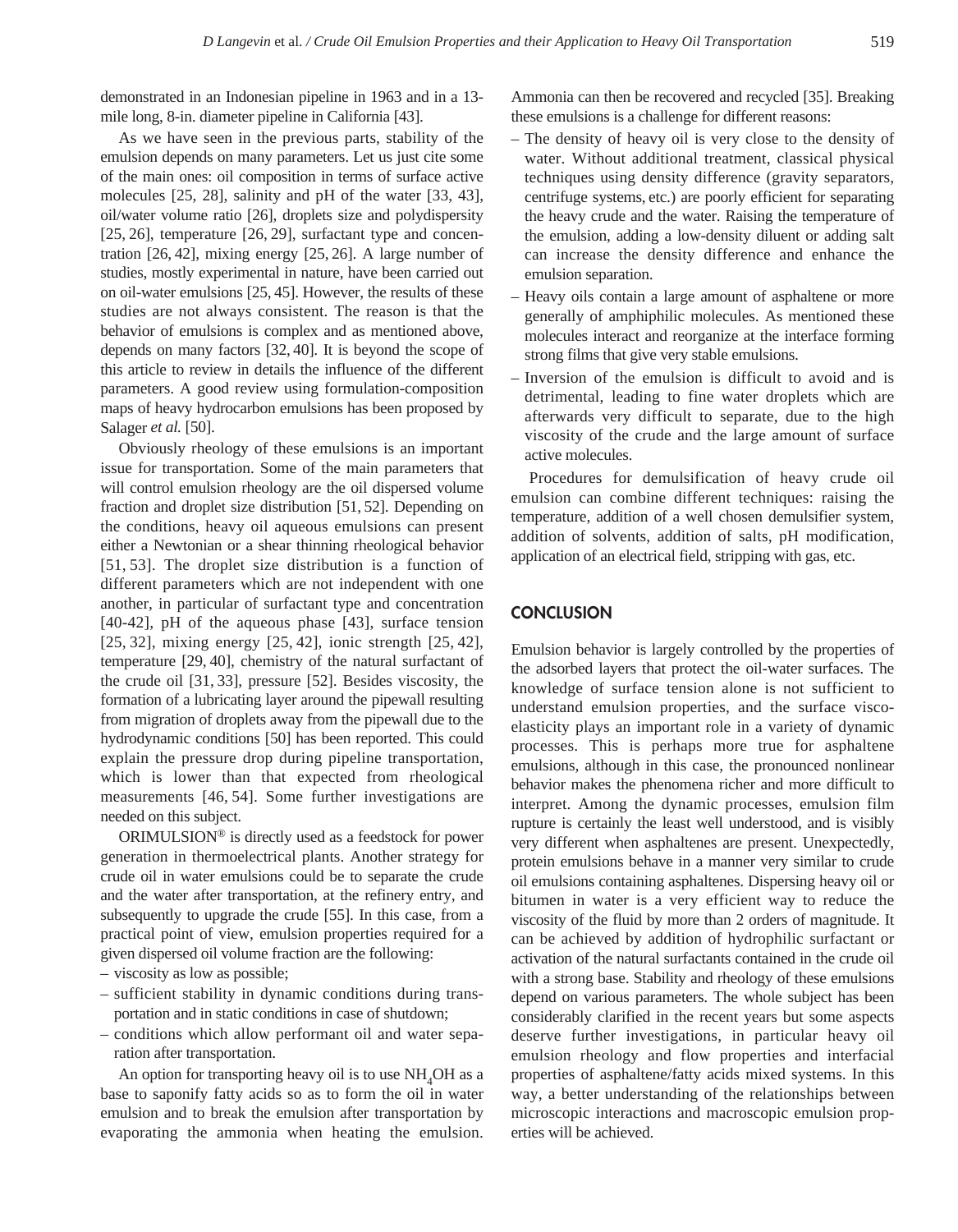#### **REFERENCES**

- 01 Sjöblom, J. (2001) *Encyclopedic Handbook of Emulsion Technology*, Marcel Dekker, New York.
- 02 Bibette, J., Leal-Calderon, F., Schmitt, V. and Poulin, P. (2002) Introduction, in: *Emulsion science - Basic principles*, Springer.
- 03 Lee, R.F. (1999) Agents which Promote and Stabilize Waterin-Oil Emulsions. *Spill Science and Technology Bulletin*, 5, 117-126.
- 4 Asphaltene Deposition and its Control (2004).

http://tigger.uic.edu/~mansoori/Asphaltene.Deposition.and. Its.Control\_html

- 05 Jeribi, M., Almir-Assad, B., Langevin, D., Henaut, I. and Argillier, J.F. (2002) Adsorption Kinetics of Asphaltenes at Liquid Interfaces. *Journal of Colloid and Interface Science*, **<sup>256</sup>**, 268-272.
- 06 Adamson, A.W. (1976) *Physical Chemistry of Surfaces*. Wiley, New York.
- 07 Yeung, A., Dabros, T., Masliyah, J. and Czarnecki, J. (2000) Micropipette: a New Technique in Emulsion Research. *Colloids and Surfaces A-Physicochemical and Engineering Aspects*, **174**, 169-181.
- 08 Mclean, J.D. and Kilpatrick, P.K. (1997) Effects of Asphaltene Aggregation in Model Heptane-Toluene Mixtures on Stability of Water-in-Oil Emulsions. *Journal of Colloid and Interface Science*, **196**, 23-34.
- 09 Mclean, J.D. and Kilpatrick, P.K. (1997) Effects of Asphaltene Solvency on Stability of Water-in-Crude-Oil Emulsions. *Journal of Colloid and Interface Science*, **189**, 242-253.
- 10 Poteau, S. (2004) Heavy Oil Transportation as Aqueous Emulsion. *PhD Thesis Report*, Paris 6 university.
- 11 Strassner, J.E. (1968) Effect of pH on Interfacial Films and Stability of Crude Oil-Water Emulsions. *SPE* 1939.
- 12 Spiecker, P.M., Gawrys, K.L., Trail, C.B. and Kilpatrick, P.K. (2003) Effects of Petroleum Resins on Asphaltene Aggregation and Water-in-Oil Emulsion Formation. *Colloids and Surfaces A-Physicochemical and Engineering Aspects*, **220**, 9-27.
- 13 Binks, B.P. (2002) Particles as Surfactants Similarities and Differences. *Current Opinion in Colloid & Interface Science*, **7**, 21-41.
- 14 Sullivan, A.P. and Kilpatrick, P.K. (2002) The Effects of Inorganic Solid Particles on Water and Crude Oil Emulsion Stability. *Industrial & Engineering Chemistry Research*, **41**, 3389-3404.
- 15 Liu, J.J., Xu, Z.H. and Masliyah, J. (2003) Studies on Bitumen-Silica Interaction in Aqueous Solutions by Atomic Force Microscopy. *Langmuir*, **19**, 3911-3920.
- 16 Lefebure, S., Menager, C., Cabuil, V., Assenheimer, M., Gallet, F. and Flament, C. (1998) Langmuir Monolayers of Monodispersed Magnetic Nanoparticles Coated with a Surfactant. *Journal of Physical Chemistry B*, **102**, 2733- 2738.
- 17 Khristov, K., Taylor, S.D., Czarnecki, J. and Masliyah, J. (2000) Thin Liquid Film Technique - Application to Water-Oil-Water Bitumen Emulsion Films. *Colloids and Surfaces A-Physicochemical and Engineering Aspects*, **174**, 183-196.
- 18 Gafonova, O.V. and Yarranton, H.W. (2001) The Stabilization of Water-in-Hydrocarbon Emulsions by Asphaltenes and Resins. *Journal of Colloid and Interface Science*, **241**, 469-478.
- 19 Garrett, P.R. (1993) *Defoaming, Theory and Industrial Applications*, Surfactant Scicence Serries 45, M.Dekker, New-York.
- 20 Walstra, P. (1993) Principles of Emulsion Formation. *Chemical Engineering Science*, **48**, 333-349.
- 21 Schroder, V., Behrend, O. and Schubert, H. (1998) Effect of Dynamic Interfacial Tension on the Emulsification Process using Microporous, Ceramic Membranes. *Journal of Colloid and Interface Science*, 202, 334-340.
- 22 Arditty, S., Whitby, C.P., Binks, B.P., Schmitt, V., and Leal-Calderon, F. (2003) Some General Features of Limited Coalescence in Solid-Stabilized Emulsions. *European Physical Journal*, **11**, 273-281.
- 23 van Aken, G.A. and Zoet, F.D. (2000) Coalescence in Highly Concentrated Coarse Emulsions. *Langmuir*, **16**, 7131-7138.
- 24 Acevedo, S., Escobar, G., Gutierrez, L.B., Rivas, H. and Gutierrez, X. (1993) Interfacial Rheological Studies of Extra-Heavy Crude Oils and Asphaltenes - Role of the Dispersion Effect of Resins in the Adsorption of Asphaltenes at the Interface of Water-In-Crude Oil-Emulsions. *Colloids and Surfaces A-Physicochemical and Engineering Aspects*, **71**, 65-71.
- 25 Ahmed, N.S., Nassar, A.M., Zaki, N.N. and Gharieb, K.H. (1999) Stability and Rheology of Heavy Crude Oil-in-Water Emulsion Stabilized by an Anionic-Nonionic Surfactant Mixture. *Petroleum Science and Technology*, **17**, 553-576.
- 26 Sun, R. and Shook, C.A. (1996) Inversion of Heavy Crude Oil-in-Brine Emulsions. *Journal of Petroleum Science and Engineering*, **14**, 169-182.
- 27 Hénaut, I., Barré, L., Argillier, J.F., Brucy, F. and Bouchard, R. (2001) Rheological and Structural Properties of Heavy Crude Oils in Relation with their Asphaltenes Content. *SPE* 65020.
- 28 Elgibaly, A.A.M., Nashawi, I.S. and Tantawy, M.A. (1997) Rheological Characterization of Kuwaiti Oil-Lakes Oils and their Emulsions. *SPE* 37259, 493-508.
- 29 Sharma, K., Saxena, V.K., Kumar, A., Ghildiyal, H.C., Anurada, A., Sharma, N.D., Sharma, B.K., and Dinesh, R.S. (1998) Pipeline Transportation of Heavy Viscous Crude oil as Water Continuous Emulsion in North Cambay Basin (India). *SPE* 39537.
- 30 Gillies, R.G., Sun, R., and Shook, C.A. (2000) Laboratory Investigation of Inversion of Heavy Oil Emulsions. *Canadian Journal of Chemical Engineering*, **78**, 757-763.
- 31 Al-Sabagh, A.M., Zaki, N.N., and Badawi, A.F.M. (1997) Effect of Binary Surfactant Mixtures on the Stability of Asphalt Emulsions. *Journal of Chemical Technology and Biotechnology*, **69**, 350-356.
- 32 Plegue, T.H., Frank, S.G., Fruman, D.H., and Zakin J.L. (1989) Studies of Water-Continuous Emulsions of Heavy Crude Oils Prepared by Alkali Treatment. *SPE* 18516.
- 33 Plegue, T.H., Frank, S., Fruman, D., and Zakin, J.L. (1986) Viscosity and Colloidal Properties of Concentrated Crude Oil in Water Emulsions. *Journal of Colloid and Interface Science*, **114**, 88-105.
- 34 Kessick, M.A. and Denis, E.St (1982) Pipeline Transport of Heavy Crude Oil. *US Patent 4 343 323*.
- 35 Verzaro, F., Bourrel, M., Garnier, O., Zhou, H.G., and Argillier, J.F. (2002) Heavy Acidic Oil Transportation by Emulsion in Water. *SPE* **7**8959.
- 36 Wegener, D.C., Zornes, D.R., Maloney, D.R., Vienot, M.E. and Fraim, M.L (2001) Heavy Oil Viscosity Reduction and Production. *US Patent 6 279 653*.